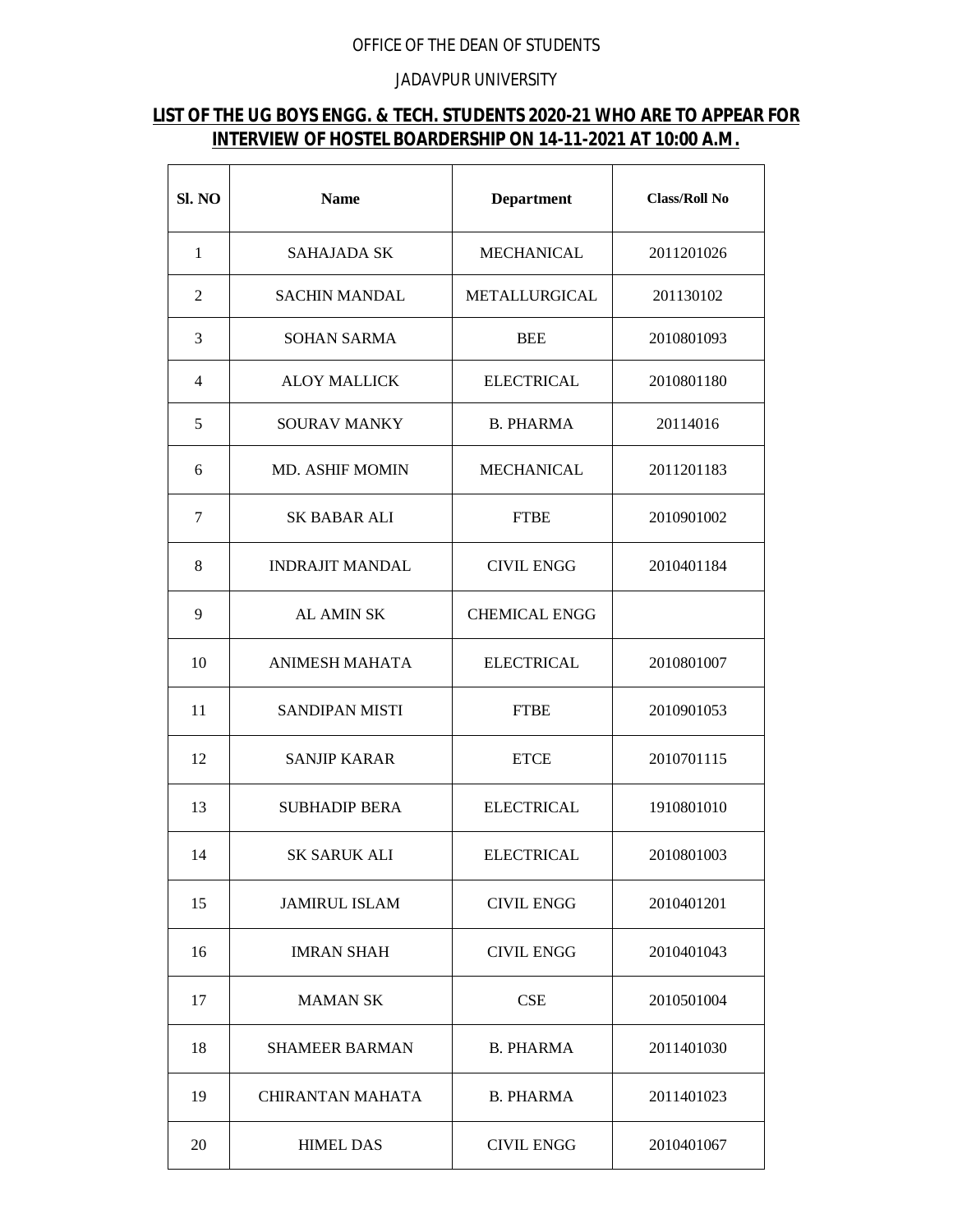| 21 | DEBABRATA SARKAR        | <b>CHEMICAL ENGG</b> | 2010301156  |
|----|-------------------------|----------------------|-------------|
| 23 | MOHAMMAD SHAHBAJ        | <b>MECHANICAL</b>    | 2011201009  |
| 24 | <b>SOUMEN HEMBRAM</b>   | <b>CIVIL ENGG</b>    | 2010401037  |
| 25 | <b>SURAJ KUMAR OJHA</b> | <b>PRODUCTION</b>    | 2011701070  |
| 26 | <b>RAMANDEEP SINGH</b>  | <b>CIVIL ENGG</b>    | 2010401001  |
| 27 | <b>MRITUNJOY MANDAL</b> | <b>MECHANICAL</b>    | 2011201203  |
| 28 | <b>RAHUL GHOSH</b>      | <b>CIVIL ENGG</b>    | 2010401218  |
| 29 | <b>SHYAMAL MANDAL</b>   | <b>B. PHARMA</b>     | 2011401013  |
| 30 | <b>MANIK CHAND JANA</b> | <b>B.PHARMA</b>      | 20101401022 |
| 31 | <b>SAYAM MALLICK</b>    | <b>CIVIL ENGG</b>    | 2010141205  |
| 32 | SAYAL RANA MANDAL       | <b>CIVIL ENGG</b>    | 2010401202  |
| 33 | <b>KAMALASH KUMAR</b>   | <b>CIVIL ENGG</b>    | 201040117   |
| 34 | <b>SUPRADIP SAREN</b>   | <b>CHEMICAL ENGG</b> | 2010301024  |
| 35 | <b>ARJUN SAIBYA</b>     | <b>ETCE</b>          | 2010701118  |
| 36 | <b>SANDIP KISKU</b>     | <b>ETCE</b>          | 2010701049  |
| 37 | <b>AQIB HANIEF SOFI</b> | CSE                  | 2010801001  |
| 38 | SOHEL HOSSAIN MOLLA     | MECHANICAL           | 2011201039  |
| 39 | <b>SAMIM IMTIAZ</b>     | <b>ELECTRICAL</b>    | 2010801025  |
| 40 | <b>SUDIP PANDEY</b>     | <b>B.PHARMA</b>      | 2011401054  |
| 41 | <b>HRISHAV HARI</b>     | <b>MECHANICAL</b>    | 2011201231  |
| 42 | <b>SAJAL SAREN</b>      | <b>MECHANICAL</b>    | 20111201006 |
| 43 | <b>RAHUL SK</b>         | <b>CIVIL ENGG</b>    | 2010401182  |
| 44 | <b>BIKRAM GHOSH</b>     | <b>MECHANICAL</b>    | 2011201006  |
|    |                         |                      |             |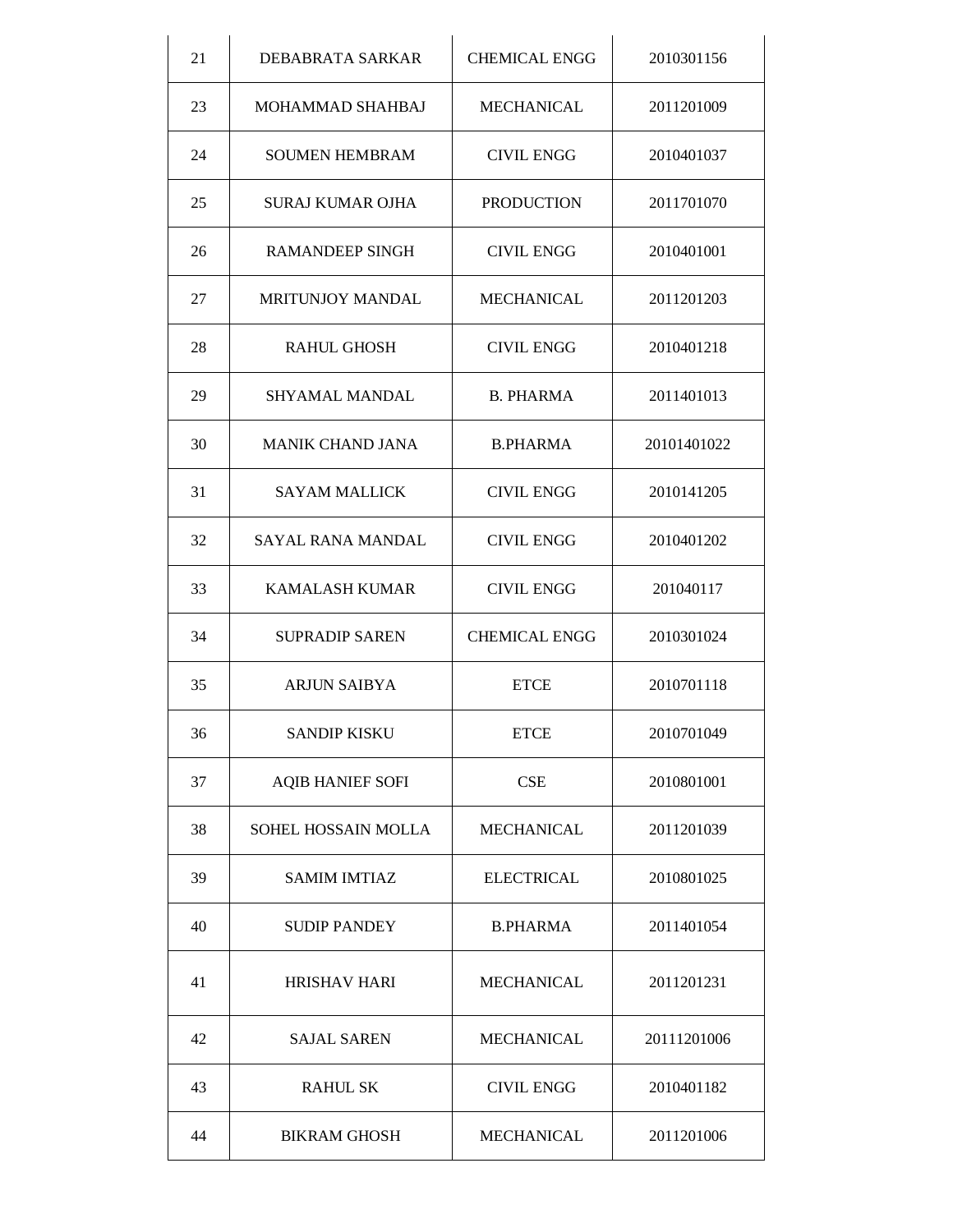| 45 | <b>RONI HOQUE</b>               | <b>CIVIL ENGG</b>                  | 2010401200 |
|----|---------------------------------|------------------------------------|------------|
| 46 | <b>SHIBSANKAR DAS</b>           | <b>ELECTRICAL</b>                  | 2010201200 |
| 47 | MAQSUD ALAM MALLICK             | <b>CSE</b>                         | 2010501005 |
| 48 | <b>SANTIJ KARAK</b>             | <b>ETCE</b>                        | 2010701115 |
| 49 | <b>DIGBIJOY MANDAL</b>          | <b>PRODUCTION</b>                  | 2011701099 |
| 50 | <b>SUMAN BAR</b>                | <b>CHEMICAL ENGG</b>               | 2010301008 |
| 51 | <b>ASIM KUMAR RAJAK</b>         | <b>MECHANICAL</b>                  | 2011201013 |
| 52 | <b>MD. SOYEB AKHATAR</b>        | <b>B.PHARMA</b>                    | 2011401008 |
| 53 | <b>SUDIPTA DAS</b>              | <b>CHIMICAL ENGG</b>               | 2010301040 |
| 54 | PANKAJ CHOUDHURY                | <b>CSE</b>                         | 2010501105 |
| 55 | <b>SOUMODIP PAUL</b>            | <b>CHEMICAL ENGG</b>               | 2010301010 |
| 56 | SUBHARADJIT SAHA                | <b>CSE</b>                         | 2010501003 |
| 57 | <b>AKASH GOLDAR</b>             | <b>MECHANICAL</b>                  | 2011201201 |
| 58 | <b>AMAN KUMAR</b>               | <b>ELECTRICAL</b>                  | 2010801201 |
| 59 | DEBANKA GAYAN                   | <b>CIVIL ENGG</b>                  | 2010401171 |
| 60 | <b>SAMIM AKHTER</b>             | <b>ELECTRICAL</b>                  | 2010801182 |
| 61 | <b>NIKHIL RAJ</b>               | <b>PRODUCTION</b>                  | 2011105076 |
| 62 | ALKARIA KLARIKAR                | <b>CHEMICAL ENGG</b>               | 2010301009 |
| 63 | <b>BIKASH KUMAR</b>             | <b>CIVIL</b><br><b>ENGINNERING</b> | 2010401185 |
| 64 | MOBARAK KARIM<br><b>MALLICK</b> | <b>ELECTRICAL</b>                  | 2010801060 |
| 65 | APURBA DULEY                    | <b>CIVIL ENGG</b>                  | 2010401075 |
| 66 | <b>MRINAL SARDAR</b>            | METALLURGICAL                      | 2011301054 |
| 67 | <b>JOY MALLICK</b>              | METALLURGICAL                      | 2011301053 |
| 68 | <b>BISWAJIT MAJEE</b>           | <b>CIVIL ENGG</b>                  | 2010401003 |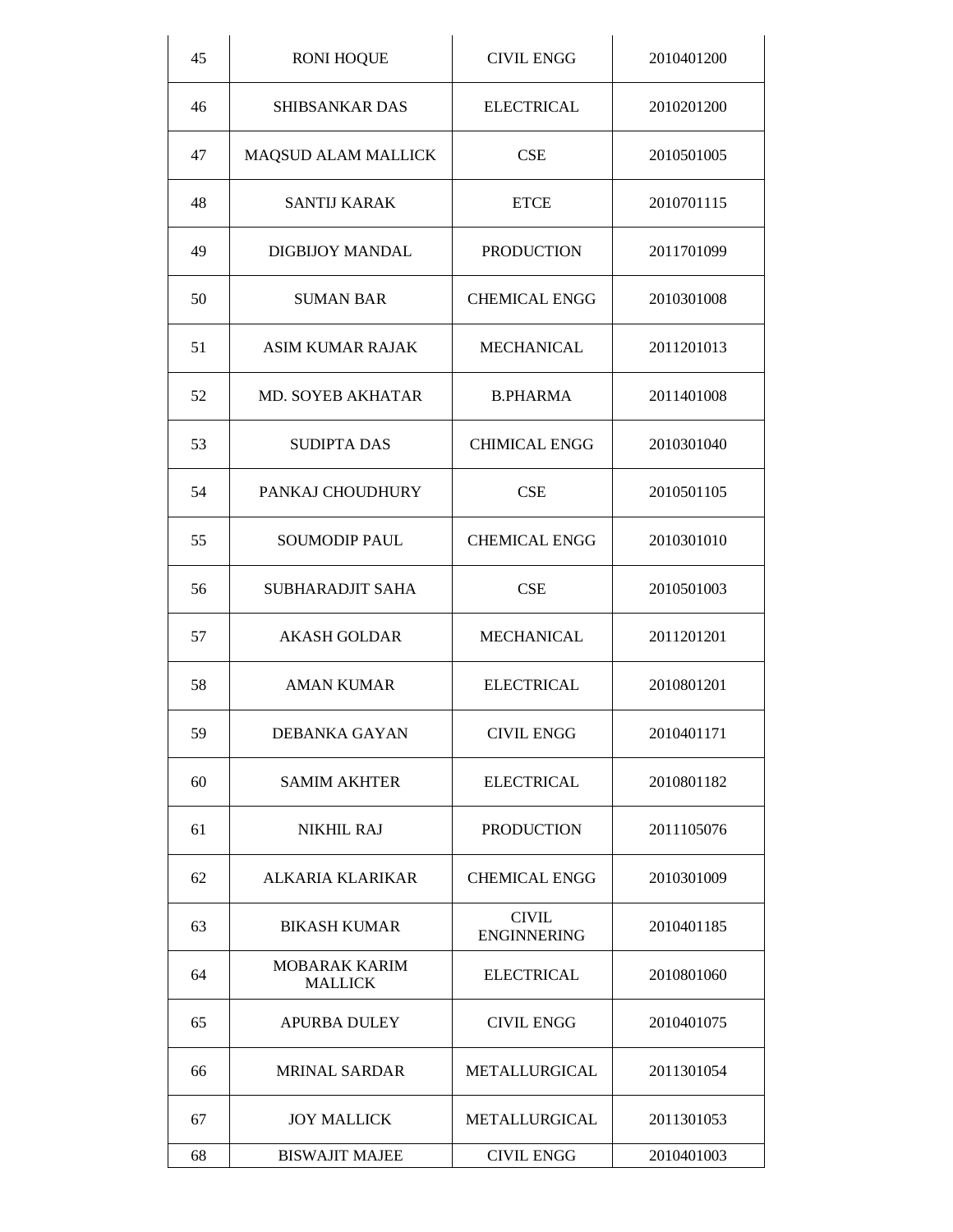| 69 | <b>SUBIR MALAS</b>                   | <b>CHEMICAL ENGG</b>                       | 2010301003 |
|----|--------------------------------------|--------------------------------------------|------------|
| 70 | <b>SURAJIT SINGHA</b>                | <b>PRODUCTION</b>                          | 2011701003 |
| 71 | <b>ABDUL ROUF MOLLA</b>              | <b>PRODUCTION</b>                          | 2011701103 |
| 72 | <b>RAHUL MAJI</b>                    | <b>ELECTRICAL</b>                          | 2010801047 |
| 73 | <b>MD. FIRDOSH ANCHARI</b>           | <b>MECHANICAL</b>                          | 2011201011 |
| 75 | SOUMYADEEP KARMAKAR                  | <b>ELECTRICAL</b>                          | 2010801099 |
| 76 | ANIRUDDHA DUTTA                      | <b>PRODUCTION</b>                          | 2011701102 |
| 77 | <b>SAHIL SK</b>                      | <b>ETCE</b>                                | 2010701113 |
| 78 | <b>MUDHUSUDAN</b><br><b>KARMAKAR</b> | <b>MECHANICAL</b>                          | 2011201181 |
| 79 | <b>ABHASH KONAR</b>                  | <b>CHEMICAL ENGG</b>                       | 2010301166 |
| 80 | <b>SUBHA MOURH</b>                   | <b>PRODUCTION</b>                          | 2011701023 |
| 81 | <b>KRISHNA BAR</b>                   | <b>CSE</b>                                 | 2010401155 |
| 82 | PRALAY JANA                          | <b>CIVIL ENGG</b>                          | 2010401181 |
| 83 | <b>RAHUL DEB BARMAN</b>              | <b>CONSTRACTION</b>                        | 2010601068 |
| 84 | <b>TAPAS MONDAL</b>                  | <b>MECHANICAL</b>                          | 2011201233 |
| 85 | <b>SANJU DAS</b>                     | PHARMACEUTICAL<br><b>TECHNOLOGY</b>        | 2011401005 |
| 86 | <b>GOLAM HOSSAIN ALI</b>             | <b>PHARMACEUTICAL</b><br><b>TECHNOLOGY</b> | 2011401063 |
| 87 | DIGBLIOY BARMAN                      | <b>PRODUCTION</b>                          | 2011701094 |
| 88 | <b>BIKASH SAH</b>                    | <b>CSE</b>                                 | 2010501018 |
| 89 | <b>ANURAG KHURANA</b>                | <b>MECHANICAL</b>                          | 2011201001 |
| 90 | <b>SUJAN SARDER</b>                  | <b>ELECTRICAL</b>                          | 2010801089 |
| 91 | <b>IMRAN SHAH</b>                    | <b>CIVIL ENGG</b>                          | 2010401063 |
| 92 | ANKIT KUMAR SAH                      | <b>ELECTRICAL</b>                          | 2010801199 |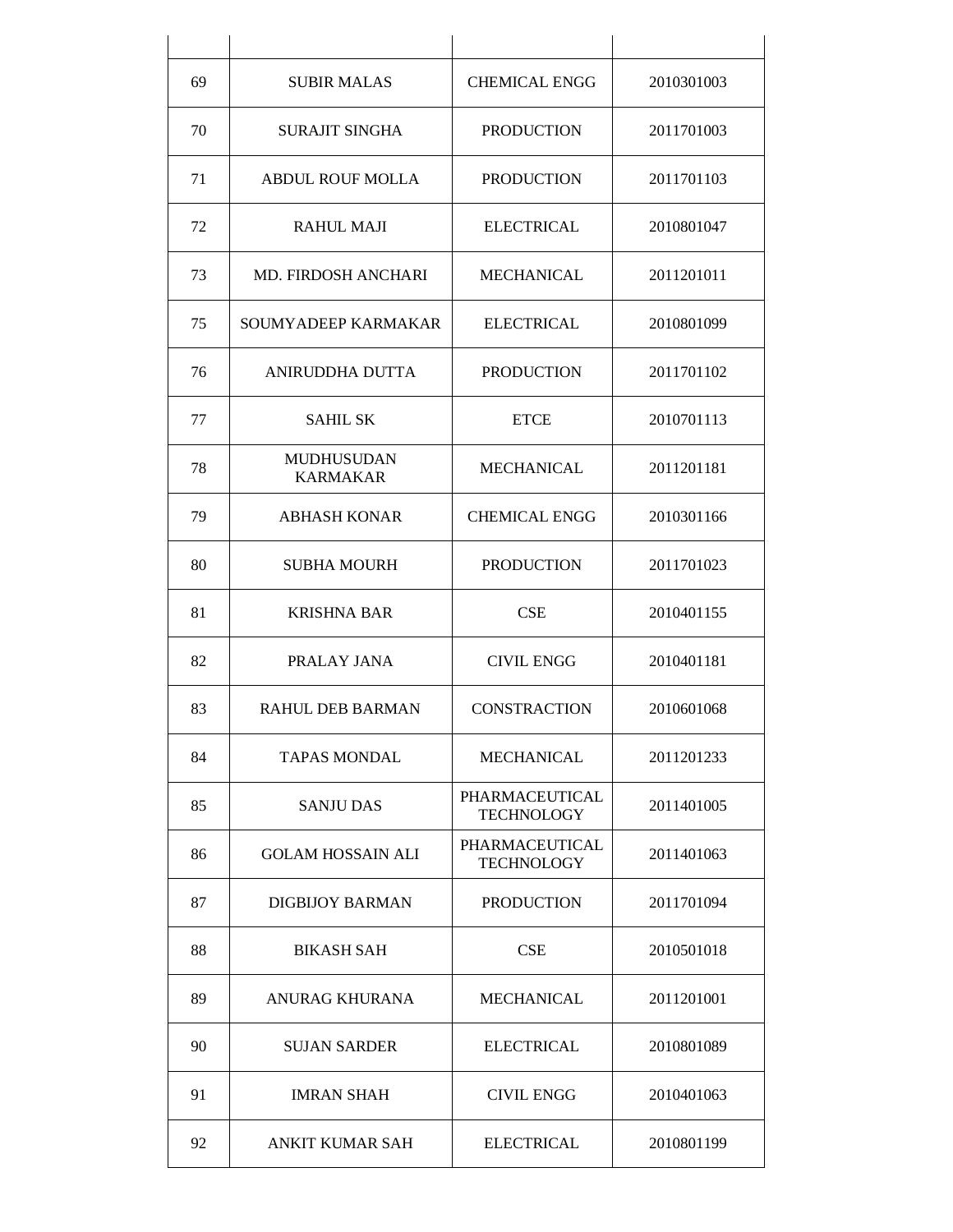| 93  | <b>JAYANTA KHAN</b>     | <b>ETCE</b>                         | 2010701109 |
|-----|-------------------------|-------------------------------------|------------|
| 94  | <b>BARUN HANSDA</b>     | MECHANICAL                          | 2011201059 |
| 95  | <b>OYASHIM MONDAL</b>   | PHARMACEUTICAL<br><b>TECHNOLOGY</b> | 2011401062 |
| 96  | <b>AMIT MONDAL</b>      | <b>CIVIL ENGG</b>                   | 2010401128 |
| 97  | <b>SHUBAM SINGH</b>     | <b>MECHANICAL</b>                   | 2011201001 |
| 98  | <b>HRSH RAJ SINHA</b>   | <b>CIVIL ENGG</b>                   | 2010401053 |
| 99  | <b>EKLABYA ROY</b>      | <b>CSE</b>                          | 2010501100 |
| 100 | <b>SUBHAM DAS</b>       | <b>CHEMICAL ENGG</b>                | 2010301148 |
| 101 | SIDDHANT KASHYAP        | FOOD TECH. & BIO.<br>CHEM.          | 2010901034 |
| 101 | <b>SAGAR DAS</b>        | <b>ELECTRICAL</b>                   | 2010801100 |
| 102 | <b>ASIF JAMAN</b>       | <b>ARCHITECTURE</b>                 | 2010201010 |
| 103 | <b>RABUIL ISLAM</b>     | <b>CIVIL ENGG</b>                   | 2010401069 |
| 104 | SAFIKUL ISLAM MONDAL    | PHARMACEUTICAL<br><b>TECHNOLOGY</b> | 2011401009 |
| 105 | <b>SHUBHUJIT HALDAR</b> | <b>MECHANICAL</b>                   | 2011201194 |
| 106 | <b>RAHUL ROUTH</b>      | <b>MECHANICAL</b>                   | 2011201104 |
| 107 | MD. ISMIL               | <b>CIVIL ENGG</b>                   | 2010401107 |
| 108 | <b>AZHAR IMAM</b>       | MECHANICAL                          | 2011201064 |
| 109 | <b>BIJAY MONDAL</b>     | PHARMACEUTICAL<br><b>TECHNOLOGY</b> | 2011401039 |
| 110 | <b>AVIRUP MONDAL</b>    | <b>CHEMICAL ENGG</b>                | 2010301151 |
| 111 | SOUVIK KHUTUYA          | <b>CHEMICAL ENGG</b>                | 2010301155 |
| 112 | PRASANJIT ROY           | <b>MECHANICAL</b>                   | 2011201009 |
| 113 | HARSH RAJ SINHA         | <b>CIVIL ENGG</b>                   | 2010401053 |
| 114 | <b>SUMANT PANDEY</b>    | <b>MECHANICAL</b>                   | 2011201111 |
| 115 | <b>SOMRAT DAS</b>       | <b>CHEMICAL ENGG</b>                | 2010301153 |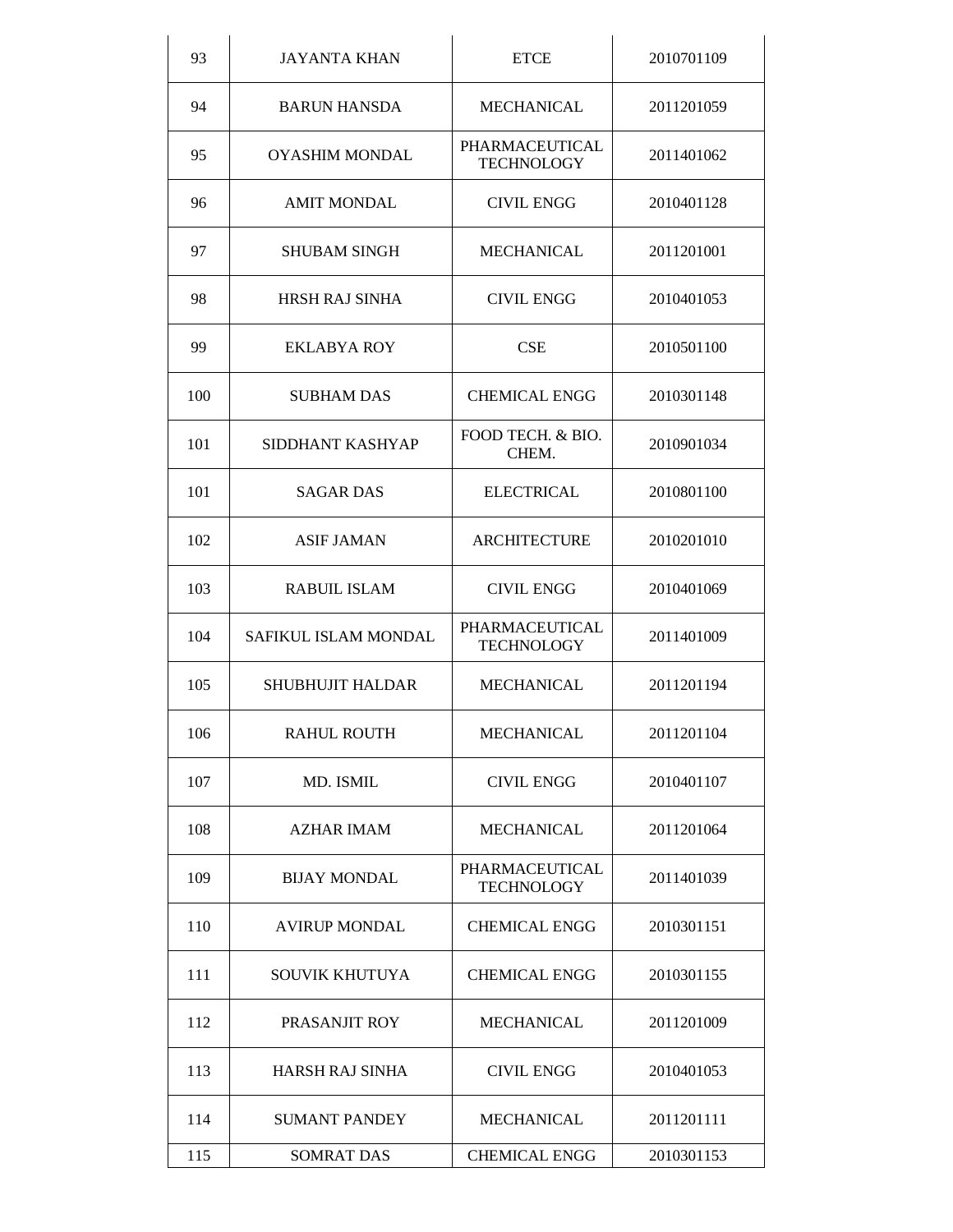| 116 | <b>VIKASH KUMAR</b>          | <b>CIVIL ENGG</b>                 | 2010401185 |
|-----|------------------------------|-----------------------------------|------------|
| 117 | <b>SOUMOIK BASKEY</b>        | <b>ELECTRICAL</b>                 | 2010801005 |
| 118 | PRITAM SAHA                  | <b>MME</b>                        | 2011301029 |
| 119 | <b>RAMIZ KARIM BISWAS</b>    | PRINTING ENGG.                    | 2011601049 |
| 120 | <b>MD ASIF AFZAL ANCHARI</b> | <b>ELECTRICAL</b>                 | 2010801064 |
| 123 | MD. SAMIM                    | <b>FTBE</b>                       | 2010901055 |
| 124 | <b>SK KHAIRUL HOQUE</b>      | <b>CHEMICAL ENGG</b>              | 2010301143 |
| 125 | <b>SAYANTAN CHOUDHURY</b>    | <b>CHEMICAL ENGG</b>              | 2010301027 |
| 126 | KABIR RAJ SINGH MATH         | <b>CSE</b>                        | 2010501052 |
| 127 | <b>GOLAM MAHUMOOD</b>        | <b>ELECTRICAL</b>                 | 2010801173 |
| 128 | <b>ABHISHEK PATHAK</b>       | <b>PRODUCTION</b>                 | 2011701020 |
| 129 | <b>SK WASIM BARI</b>         | <b>MECHANICAL</b>                 | 2011201048 |
| 130 | <b>SUBHA MANDAL</b>          | <b>ELECTRICAL</b>                 | 2010801038 |
| 131 | <b>SUBHA MANDAL</b>          | <b>B.PHARMA</b>                   | 2011401031 |
| 133 | <b>TANMOY SARKAR</b>         | <b>CSE</b>                        | 2010501020 |
| 134 | SOHEL HOSSAIN MOLLA          | <b>MECHANICAL</b>                 | 2011201039 |
| 135 | <b>ISWAR CH. KUMBHAKAR</b>   | <b>CHEMICAL ENGG</b>              | 2010301140 |
| 136 | AVIJIT SARKAR                | <b>PRODUCTION</b>                 | 2011701097 |
| 137 | <b>RAMJAN ISLAM</b>          | <b>PRODUCTION</b>                 | 2011701095 |
| 138 | <b>SK. AMIR SOHEL</b>        | <b>PRODUCTION</b>                 | 2011701005 |
| 139 | <b>SURAJIT SINGHA</b>        | <b>PRODUCTION</b>                 | 2011701003 |
| 140 | <b>SUMIT SAHA</b>            | CIVIL ENGG.                       | 2110401011 |
| 141 | PANKAJ CHOUDHURY             | <b>COMPUTER</b><br><b>SCIENCE</b> | 2010501105 |